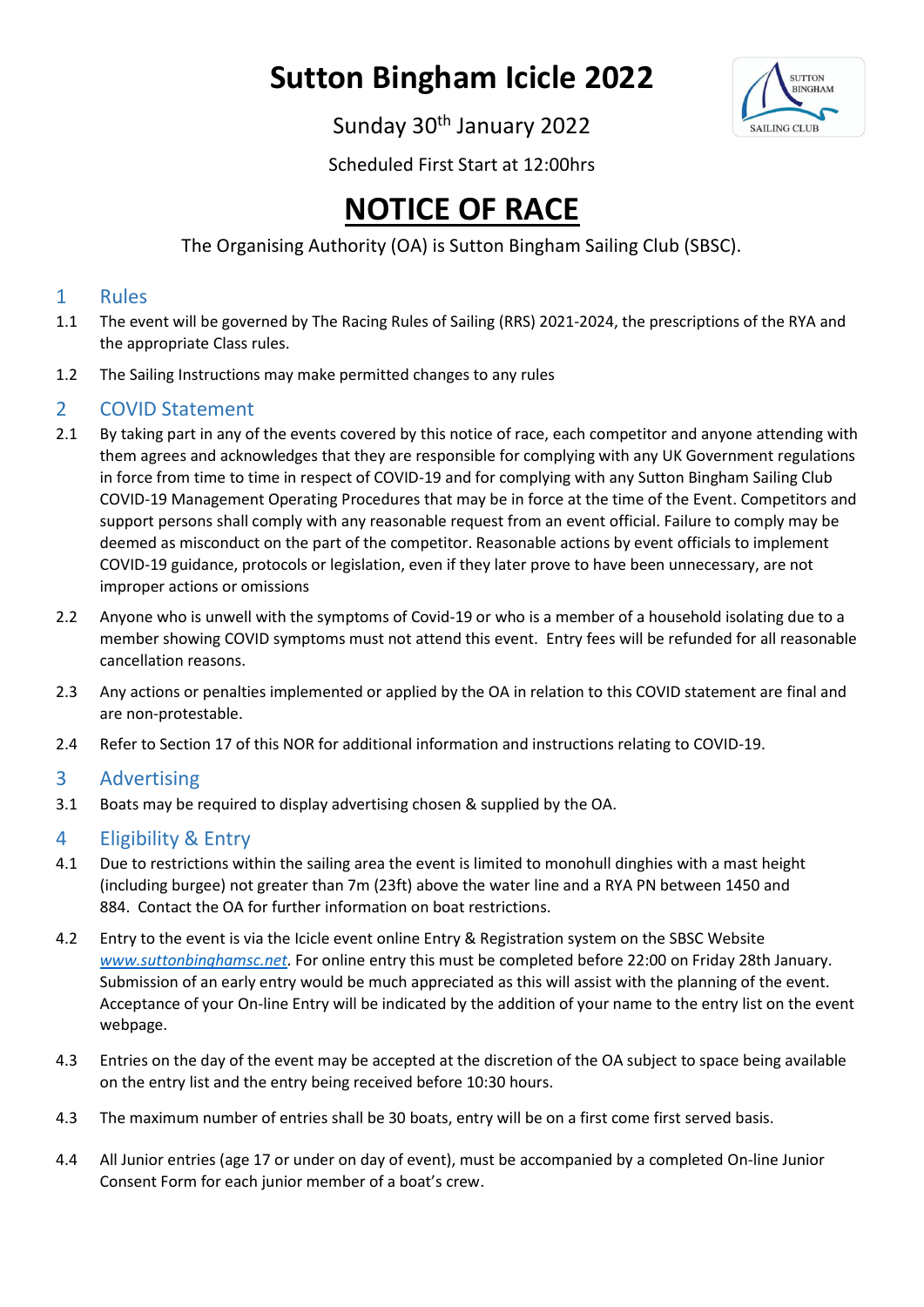4.5 The entry fee for the event is £15 per boat. The Junior entry fee (for boats where the helm is under 18 years of age) is £10. Payment for entries must be received by SBSC and declaration signed before 10:30 on the day of the event to confirm the entry.

#### 5 Cancellation

- 5.1 The OA may cancel the event and reject or cancel entries in its absolute discretion, subject to RRS 76. 1.2. Should the OA reject an entry they shall refund the entry fee in full.
- 5.2 Should the OA cancel the event prior to the scheduled start of race 1 the entry fee will be refunded less any costs incurred.
- 5.3 If an entry is cancelled by a competitor before 12:00hrs on Saturday 29<sup>th</sup> January 2022, the full entry fee paid will be refunded less any booking costs. If a competitor's entry is cancelled after this time any refunds will be at the sole discretion of the OA.

#### 6 Schedule

- 6.1 If required, a pre-race briefing will take place at 11:15am.
- 6.2 A single 150 minute (max) pursuit race is scheduled. A list of provisional start times will be posted on the "Online" race notice board on the event webpage. The earliest time for the first warning signal will be 11:55.

#### 7 Sailing Instructions

7.1 The Sailing Instructions (SI's) will be posted on the Event webpage on the SBSC website at least one week before the event.

#### 8 Venue

8.1 Racing will be on Sutton Bingham Reservoir. The Clubhouse address is:- Sutton Hill, Nr. Halstock, Yeovil, Somerset. BA22 9QP.

#### 9 Courses

9.1 The Course will be determined on the day of the event by the Race Officer and posted in accordance with the SI's.

#### 10 Scoring

- 10.1 The scoring will be the finishing order at the end of the declared race time. The RYA Portsmouth Number List 2021 will be used to determine boat handicaps and start times.
- 10.2 The Sutton Bingham Icicle forms part of the SSW (Sailing SouthWest) Winter Series.

#### 11 Prizes

11.1 Prizes will be awarded in proportion to the number of entries.

#### 12 Media Rights & Rights to use Names and Likenesses

12.1 By registering for the event, competitors automatically grant the Organising Authority without payment and in perpetuity the right to make, use, show and pass to relevant  $3<sup>rd</sup>$  parties (eg sailing publications, media & organisations) and show any motion pictures, still pictures and live, taped or filmed television of, or relating to the event. They also allow their name age category, club and boat displayed in competitor lists prior to the event, and in results on the SBSC website, social media and in publications.

#### 13 Disclaimer of Liability/Risk Statement.

13.1 The applicable Risk Statement for this event is as follows:-

*Rule 4 of the Racing Rules of Sailing states: 'The responsibility for a boat's decision to participate in a race or to continue racing is hers alone.'* 

*Sailing is by its nature an unpredictable sport and therefore inherently involves an element of risk. By taking part in the event, each competitor agrees and acknowledges that:* 

*(a) They are aware of the inherent element of risk involved in the sport and accept responsibility for the exposure of themselves, their crew and their boat to such inherent risk whilst taking part in the event;*